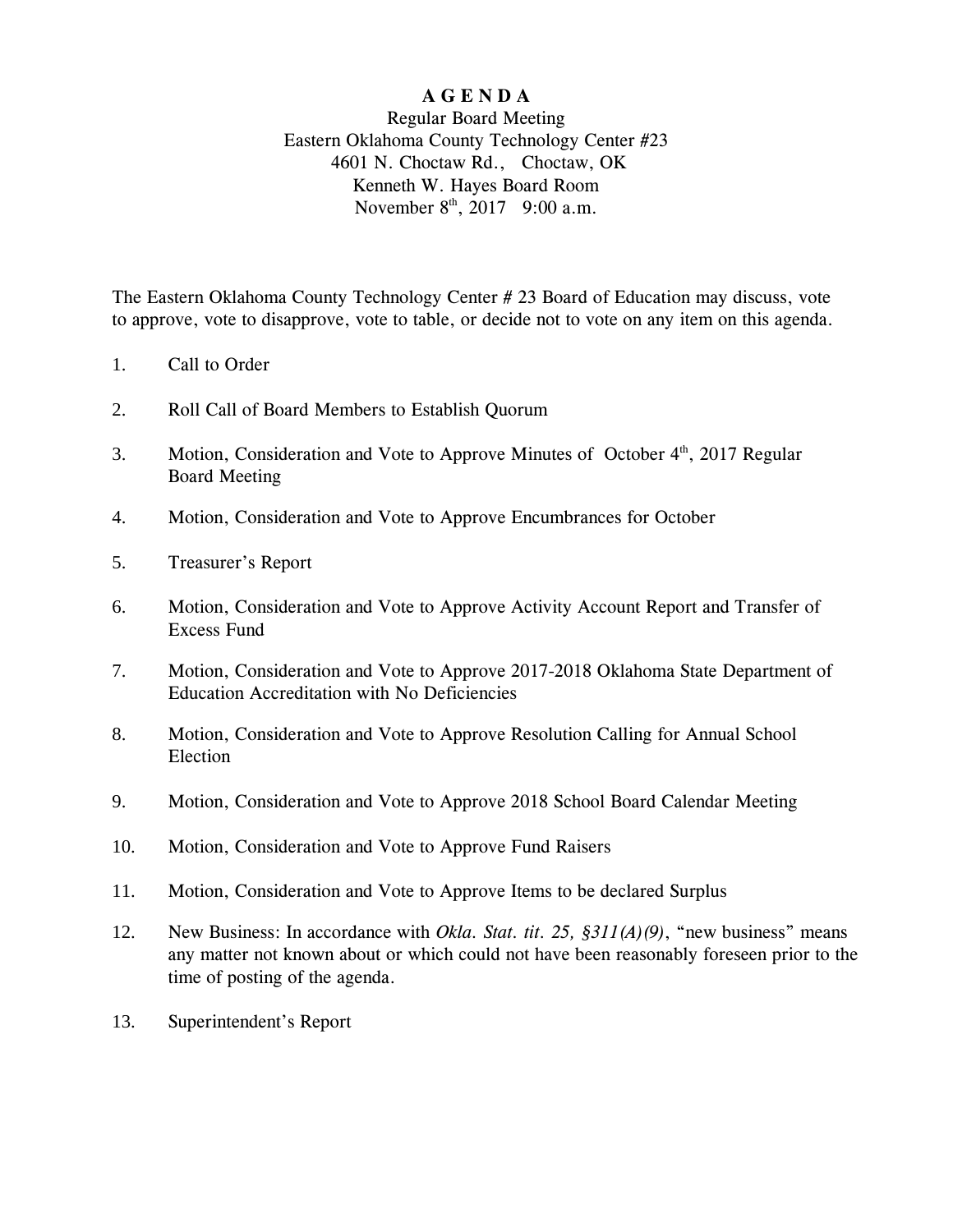Agenda November  $8<sup>th</sup>$ , 2017 Page 2

Proposed Executive Session for the purpose of discussing the following so the board can return to open session and take action pursuant Executive Session Authority: *Okla. Stat. tit. 25, §307(B)(1), (3), and (7)*. The following items are proposed for discussion during the Executive Session:

- a. Appraisal of Real Estate
- b. New Employments & Resignations as listed on Personnel Report
- c. Superintendent's Evaluation
- 14. Motion, Consideration and Vote to Convene in Executive Session to discuss the Appraisal of Real Estate and Employments of Personnel Report
- 15. Motion and Vote to Return to Open Session
- 16. Board President's Statement of Executive Session Minutes
- 17. Motion, Consideration and Vote to declare the following Real Estate located at Nicoma Park, Oklahoma ("Nicoma Park Property") to be surplus to the needs of Eastern Oklahoma County Technology Center and directing the Superintendent to offer the Nicoma Park Property for public sale pursuant to *Okla. Stat. tit. 70, §5-117(11):*

Lots Fifteen (15) and Sixteen (16) and the North Forty (40) feet of Lot Fourteen (14) in Block Three (3) of NICOMA PARK, Oklahoma, according to the plat thereof.

18. Motion, Consideration and Vote to declare the following Real Estate located at Choctaw, Oklahoma ("Choctaw City Property") to be surplus to the needs of Eastern Oklahoma County Technology Center and directing the Superintendent to offer the Choctaw City Property for public sale pursuant to *Okla. Stat. tit. 25, §5-117(11):*

> Lots Thirteen (13) Fourteen (14) and Sixteen (16), of Block Thirty-Five (35), in CHOCTAW CITY, to Oklahoma County, Oklahoma, according to the plat thereof.

19. Motion, Consideration and Vote to Approve or Disapprove the following New Employments and Resignations as listed on Personnel Report Attachment A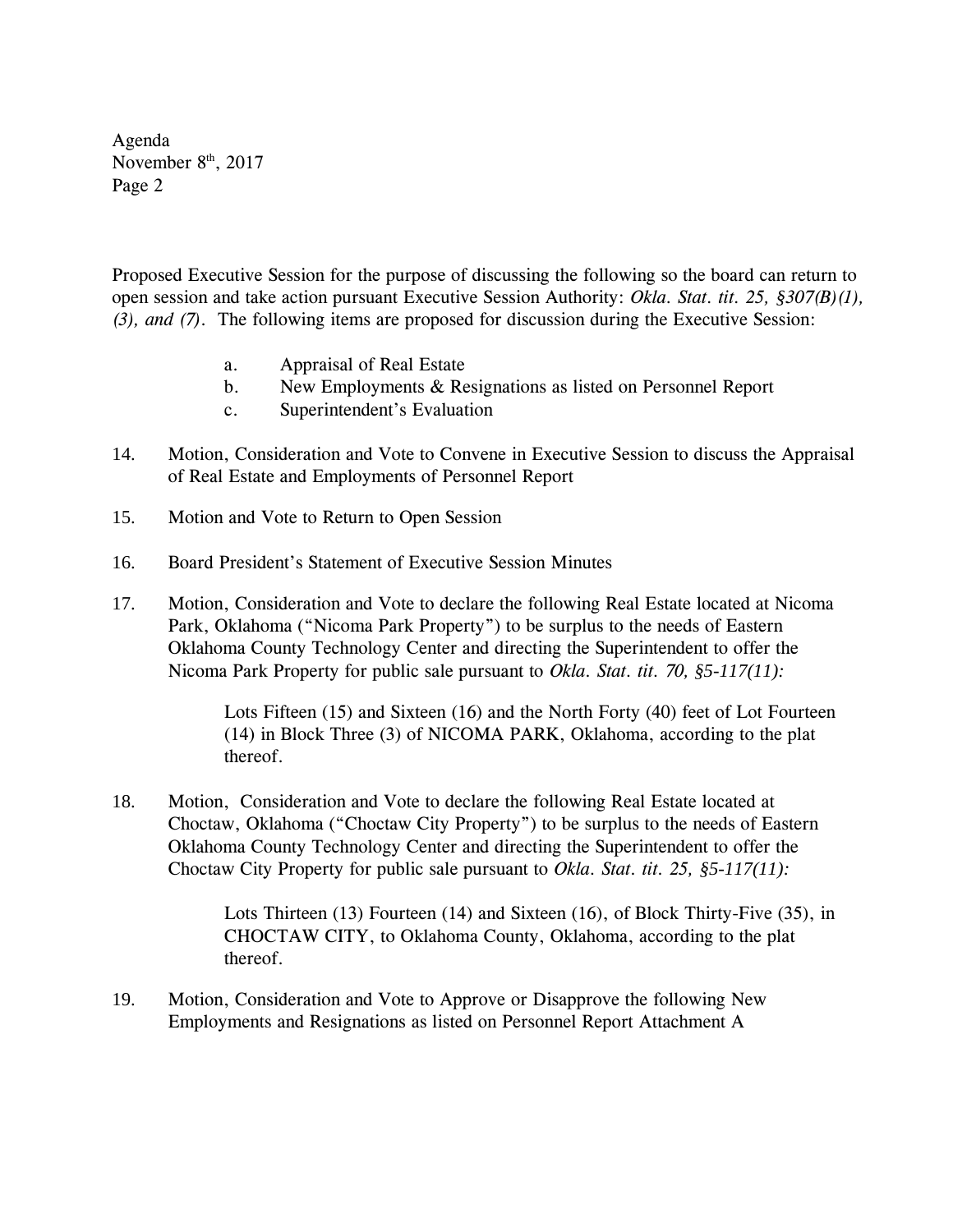Agenda November  $8<sup>th</sup>$ , 2017 Page 3

20. Board Comments

21. Motion, Consideration and Vote for Approval to Adjourn

| Posted By:    |  |
|---------------|--|
| Date Posted:  |  |
| Time Posted:  |  |
| Place Posted: |  |
| Signed:       |  |